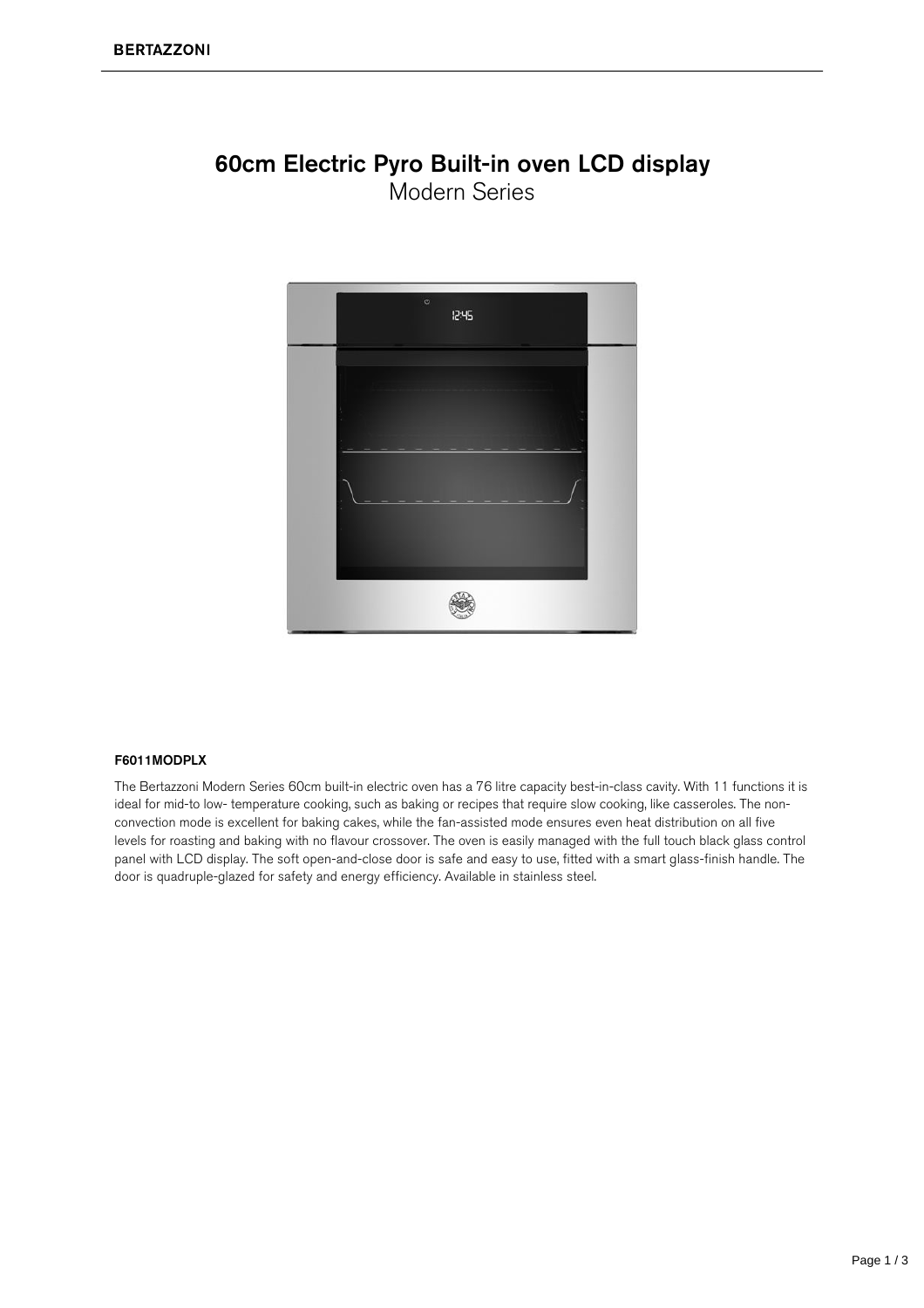# **Specifications**

### **Features**

| Oven cavity                     |                                                                                                                                                           |
|---------------------------------|-----------------------------------------------------------------------------------------------------------------------------------------------------------|
| Total volume                    | 76L                                                                                                                                                       |
| Knobs                           | black soft touch                                                                                                                                          |
| Size                            | 60 cm                                                                                                                                                     |
| Oven fuel                       | electric                                                                                                                                                  |
| Oven type                       | pyrolytic                                                                                                                                                 |
| Oven grill type                 | electric                                                                                                                                                  |
| Cooking modes                   | bake / Bertazzoni Assistant / bottom bake / clean / convection / convection bake /<br>convection grill / fast preheat / grill / special functions / turbo |
| Net oven volume                 | 76L                                                                                                                                                       |
| Oven controls                   | touch LCD display                                                                                                                                         |
| Inner oven door                 | quadruple                                                                                                                                                 |
| Removable inner glass           | yes                                                                                                                                                       |
| Cavity finishing                | pyrolityc grey enamel                                                                                                                                     |
| Oven levels                     | 5                                                                                                                                                         |
| Timer                           | touch digital programmer                                                                                                                                  |
| Auto cooking modes              | with Bertazzoni Assistant                                                                                                                                 |
| Door hinges                     | soft-motion                                                                                                                                               |
| Wire-shelves                    | 1 heavy duty flat + 1 heavy duty shaped                                                                                                                   |
| Tray                            | 1 enamelled                                                                                                                                               |
| Oven lights                     | double                                                                                                                                                    |
| Special functions               | eco / sabbath / proofing / defrost / keep warm / dehydrate                                                                                                |
| Cleaning system                 | pyrolitic clean (with eco function)                                                                                                                       |
| <b>Technical specifications</b> |                                                                                                                                                           |
| Energy class                    | $A++$                                                                                                                                                     |
| Voltage and frequency           | 220/240 V - 50/60 Hz                                                                                                                                      |
| Absorbed power (W)              | 2800W                                                                                                                                                     |